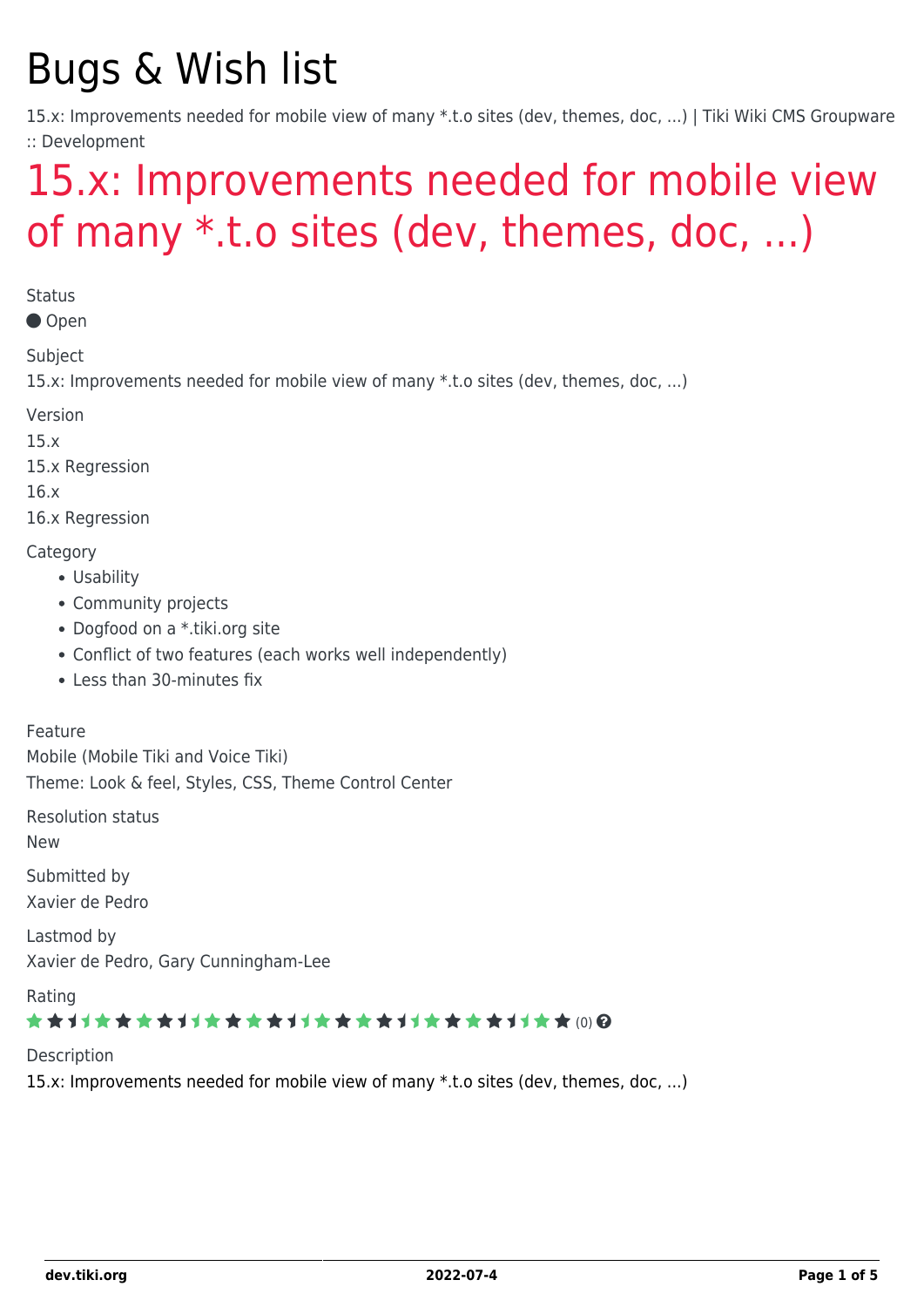

(1) No way to login at dev.t.o or doc.t.o, for instance, when browsing the page in the smartphone (tested with Chrome on Android, but it seems to be reproduced with a browser on a desktop and making it narrow enough as a smartphone)

(2) There is no logo nor site name displayed in the top header of most \*.t.o sites. OTher (non-tiki) bootstrap websites do display their logo and name when shown through smartphone. IS tehre anything that can be done in the Tiki side to fix this?

(3) Fullscreen button is shown on top of the button at the top layer to display the logo and site name. Therefore, clicking there, fires the fullscreen in some cases. And when in full screen, in a smartphone, I couldn't come back to normal display mode clicking at that button in the smartphone for some reason, I had to fix the param in the url to get back to normal.

(4) The submenu is not shown in dev.t.o and doc.t.o but it is shown in themes.t.o Why? How shall we edit the submenus so that they are shown in the smartphone display?

Thanks

Solution

About the points in the description:

(1) This was possible to be solved by a configuration change, by adding a login module in the pagetop module zone for small screens only, and not displaying the top module zone login module in small screens. (Same setup as at themes.tiki.org.)

(2) Commit r60868 adds the site icon code to the layout template used by the Tiki project sites (Fixed Top Navbar 1). Previously the idea was that modules could supply the site logo in all screen sizes, but this didn't work out.

(3) Commit r60843 shifts the menu toggle to the left, away from the fullscreen button, so they don't overlap. I didn't notice any other problem in that regard, but only have iPhone to test with, so please report continuing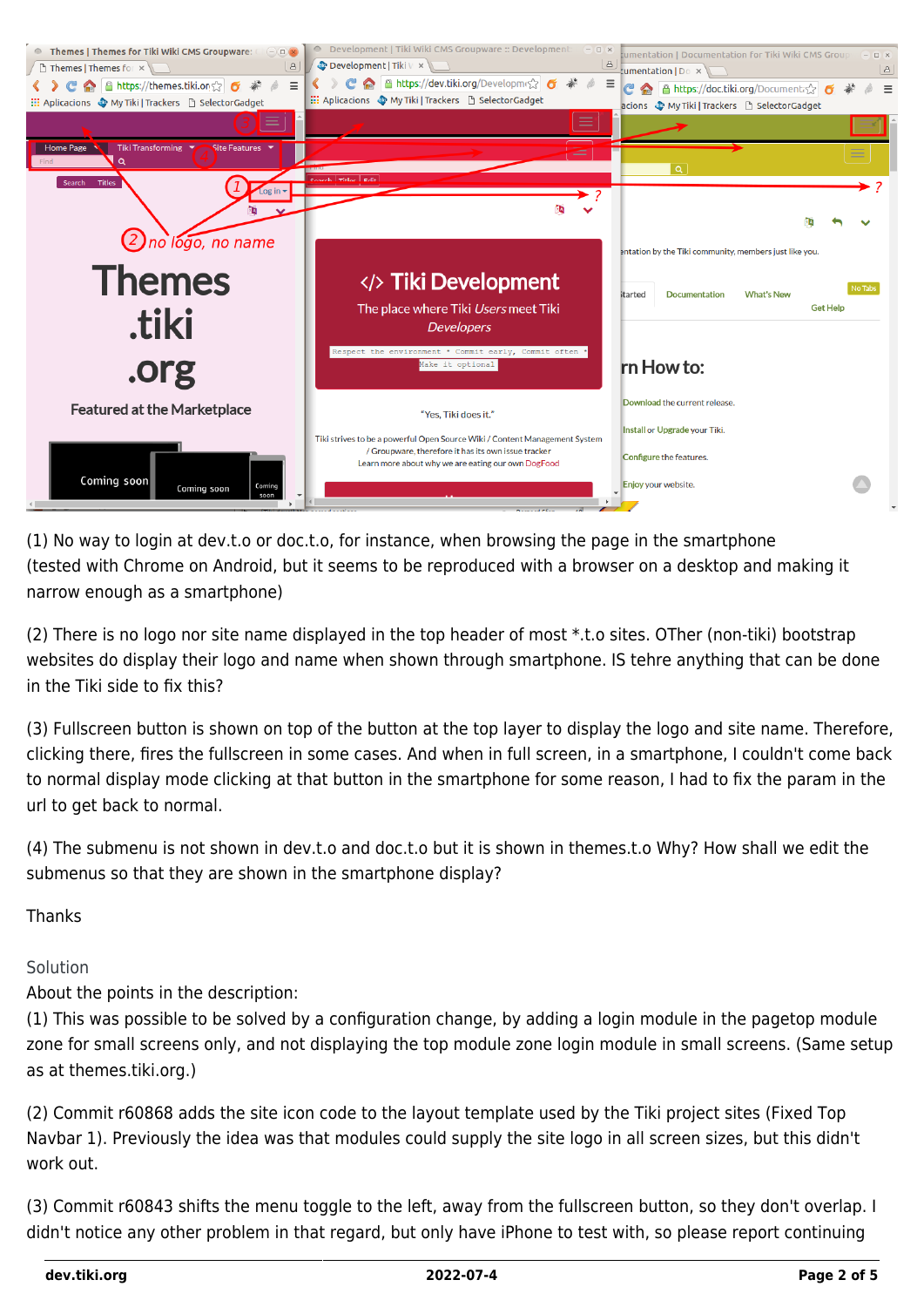problems.

(4) At themes.t.o a CSS menu is used, rather than the Bootstrap menu used at dev and doc. A little more testing is needed to work this out.

| Importance<br>8                                                                 |
|---------------------------------------------------------------------------------|
| Easy to solve?<br>7                                                             |
| Priority<br>56                                                                  |
| Demonstrate Bug (Tiki 19+)<br>Please demonstrate your bug on show2.tikiwiki.org |
| Version: trunk V Create show2.tikiwiki.org instance                             |
| Ticket ID<br>6049                                                               |
| Created<br>Wednesday 27 July, 2016 08:24:52 GMT-0000<br>by Xavier de Pedro      |
| LastModif<br>Thursday 12 January, 2017 02:23:19 GMT-0000                        |

# Comments



#### [drsassafras](https://dev.tiki.org/user11658) 10 Jan 17 02:53 GMT-0000

Thanks for reporting this. Its a issue that has been bothering me also. If the login button was not covered by the full screen button it would be a big start.



## Gary Cunningham-Lee 12 Jan 17 02:12 GMT-0000

As a site configuration change, I added a login module in the pagetop module zone that displays only in small screens, while the top module zone login module no longer displays in that screen size. (Also done at doc.tiki.org.) This is the configuration at themes.tiki.org, which works fine, AFAIK.



### [Xavier de Pedro](https://dev.tiki.org/user9794) 12 Jan 17 11:30 GMT-0000

Your solution is awesome, Gary, many thanks!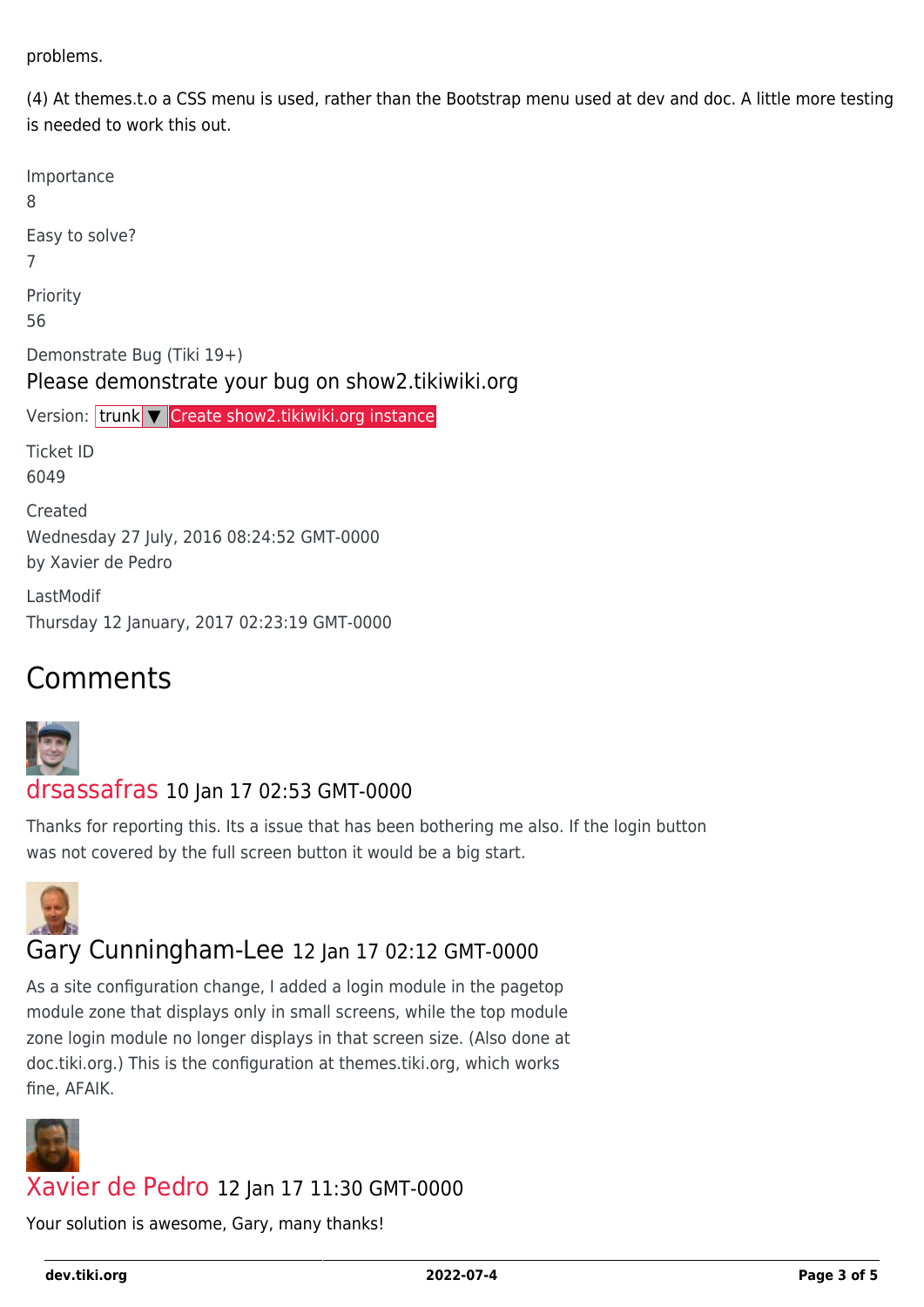One concern/one-more-suport-request: can you help make this more easily applied to other tiki sites? I mean, there is a profile which does the tweaks for this type of navbars (I don't recall the name of that profile yet, sorry, and imho, it should be added to the profiles wizard and to the upgrade wizard).

Can you help make that profile ready to get this effect by default fro new users?

I can help you to convert your fixes into the profile. Shall we schedule a skype or bbb meeting for that? Thanks in advanced!



### Gary Cunningham-Lee 12 Jan 17 13:59 GMT-0000

Sure, but I'm still finding things that need fixing, and all the sites have had different editors/approaches so it'll be best to conform them all to one method first (if you're talking about all the fixes for the navbar in the small device view). Also solutions should be checked in other themes somewhat.



## [Xavier de Pedro](https://dev.tiki.org/user9794) 12 Jan 17 14:14 GMT-0000

Thanks heaps, Gary, as usual!

# Attachments

| filename                     | created | hits | comment | version | filetype |  |
|------------------------------|---------|------|---------|---------|----------|--|
| No attachments for this item |         |      |         |         |          |  |

**dev.tiki.org 2022-07-4 Page 4 of 5**